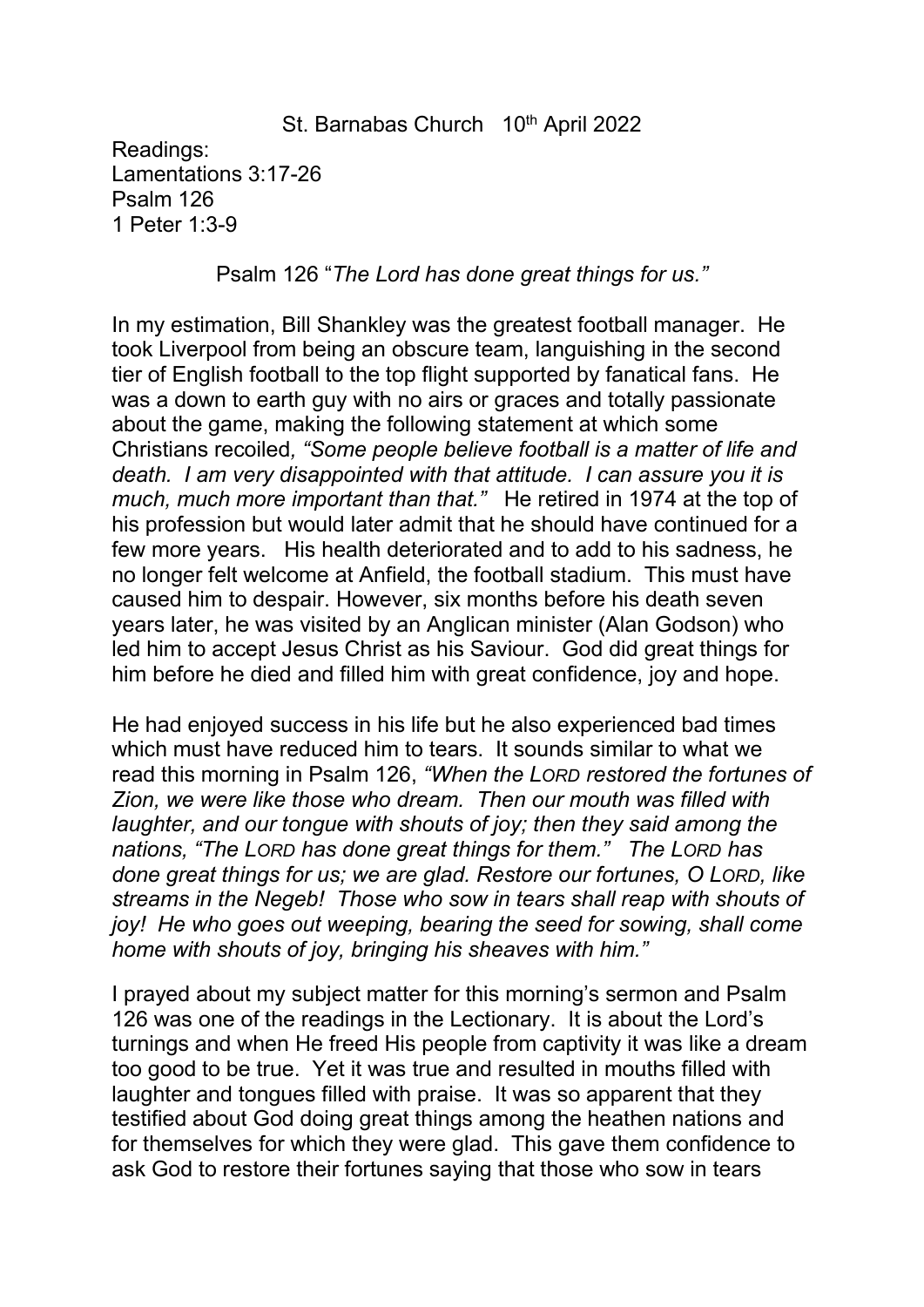shall reap with shouts of joy. He who would go out weeping bearing seeds to sow, will return with shouts of joy bringing home a harvest of sheaves. "*The LORD has done great things for us."*

We should just reflect on the multiple blessings He has bestowed upon us and be thankful. However, dare we believe that "*The LORD will do even greater things for us?"*

The Scriptures make it abundantly clear that what we sow is what we are going to reap  $(GaI. 6:7)$ . If we sow barley, we are going to reap barley. If we sow thistles, we are going to reap thistles. But we learn in this passage that the way we sow is not necessarily the way we will reap. If we go out to sow with tears we can come back singing songs. We go out carrying our precious small seeds on which everything depends. Though the load is light, the sowing is accompanied with tears but then, at harvest, we will be laughing, singing and carrying the great weight of sheaves.

The Word of God is true but can we appropriate it? God loves to release His people. He loves to hear their laughter as they come, disbelieving, out into the sunlight. He loves to listen to the songs that they sing when this happens and the people say about the nations,"*The LORD has done great things for them….. and for us"*

Dare we believe that "*The LORD will do great things for us?"*

Think of Noah and his family coming out of the ark onto dry land ([Gen.](https://www.blueletterbible.org/search/preSearch.cfm?Criteria=Gen.+8.18&t=NKJV) 8:18). Think of Joseph being brought out of jail, hurriedly washed, and bustled into Pharaoh's throne room (Gen. [41:14\)](https://www.blueletterbible.org/search/preSearch.cfm?Criteria=Gen.+41.14&t=NKJV). Think of Jacob being told, after many years exiled in his grief, that Joseph was alive, and ruling over Egypt (Gen. [45:28](https://www.blueletterbible.org/search/preSearch.cfm?Criteria=Gen.+45.28&t=NKJV)). Think of the Israelites in Egypt, labouring in slavery for many years, suddenly released (Ex. [12:37-38\)](https://www.blueletterbible.org/search/preSearch.cfm?Criteria=Ex.+12.37-38&t=NKJV). Think of the Jews in Babylon, suddenly hearing about the decree of Cyrus (2 [Chron.](https://www.blueletterbible.org/search/preSearch.cfm?Criteria=2Chron.+36.22&t=NKJV) 36:22). Think of Esther and Mordecai, as they contemplated how God arranged the reversal of fortunes between Haman and Mordecai [\(Esther](https://www.blueletterbible.org/search/preSearch.cfm?Criteria=Est.+8.1-2&t=NKJV) 8:1-2). Think of Peter in prison, kicked in the side by an angel, and then escorted out (Acts [12:7\)](https://www.blueletterbible.org/search/preSearch.cfm?Criteria=Acts+12.7ff&t=NKJV). Think of Paul in prison in Philippi, escorted out by the city officials ([Acts](https://www.blueletterbible.org/search/preSearch.cfm?Criteria=Acts+16.35-39&t=NKJV) 16:35-39). One of God's great gifts to His people is the vision of their prison doors swinging out. Can He do it for us in our situations right now in 2022?

Dare we believe that "*The LORD will do great things for us?"*

In this life we all go through troubled times, deep valley experiences whenever tough times hit. Like myself, some of you are experiencing valley experiences at this present time. We are not exempt, but what are they?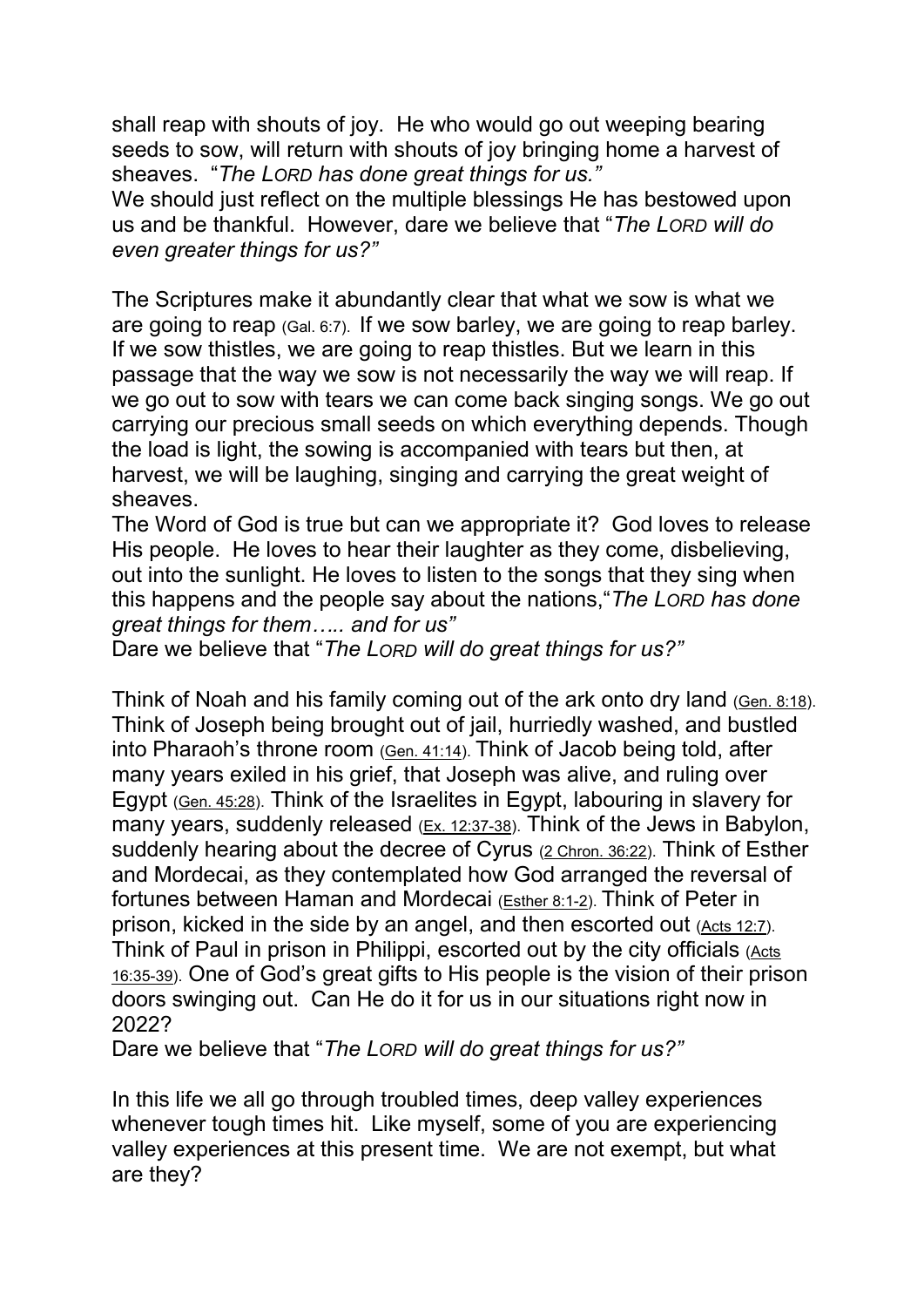# **1. Valleys are inevitable**

They are going to happen so we might as well count on them. We have either just come out of a valley, we're in one right now, or we're probably headed toward one. Valleys happen throughout life - one after another. After every mountain top there is a valley. Jesus was very realistic about it and in John 16, He *says "In the world you will have trouble."* It's not a matter of if, it's when. It's going to happen and we are going to have difficulty, disappointment, and discouragement in life. There will be times of suffering, sorrow and sickness. There will be times of frustration, failure and fatigue. They are going to happen. They are a normal part of life and we should not be surprised by it. Yet, irrespective of the inevitable valleys, dare we believe that "*The LORD will do greatthings for us?"*

# **2. Valleys are unpredictable**

We cannot plan, time or schedule them. Valleys are always unexpected and usually come at the worst time - when we don't have time or when we are unprepared. Have you ever had a puncture at a good time? They just happen, usually when we least need them and cause a lot of inconvenience as a result. It would be good if we could schedule our valley times but we can't plan life like that. Have you noticed how easily a good day can become a bad day? A phone call, a letter, a routine doctor's check-up, a freak accident. Valleys just happen. Jeremiah 4:20 *"Disaster follows disaster... In an instant my tents are destroyed, my shelter falls in a moment."*

Yet irrespective of the unpredictable valleys, dare we believe that "*The LORD* will do great things for  $us?"$ 

### **3. Valleys are impartial**

No one is immune to them. No one is insulated from pain and sorrow. No one gets to skate through life problem-free. Everyone experiences problems, trials, difficulties, disturbances, downtimes and depression. The Bible is very clear that good things happen to bad people and sometimes bad things happen to good people. Valleys are impartial they don't care how good or bad we are. Many Christians have suffered from depression and berate themselves because they feel failures in their walk with Christ but remember that Elijah suffered from deep depression immediately following God working miracles through him. So the good person suffers in this life as well as the bad.

Yet, irrespective of the impartial valleys, dare we believe that "*The LORD will do great things for us?"*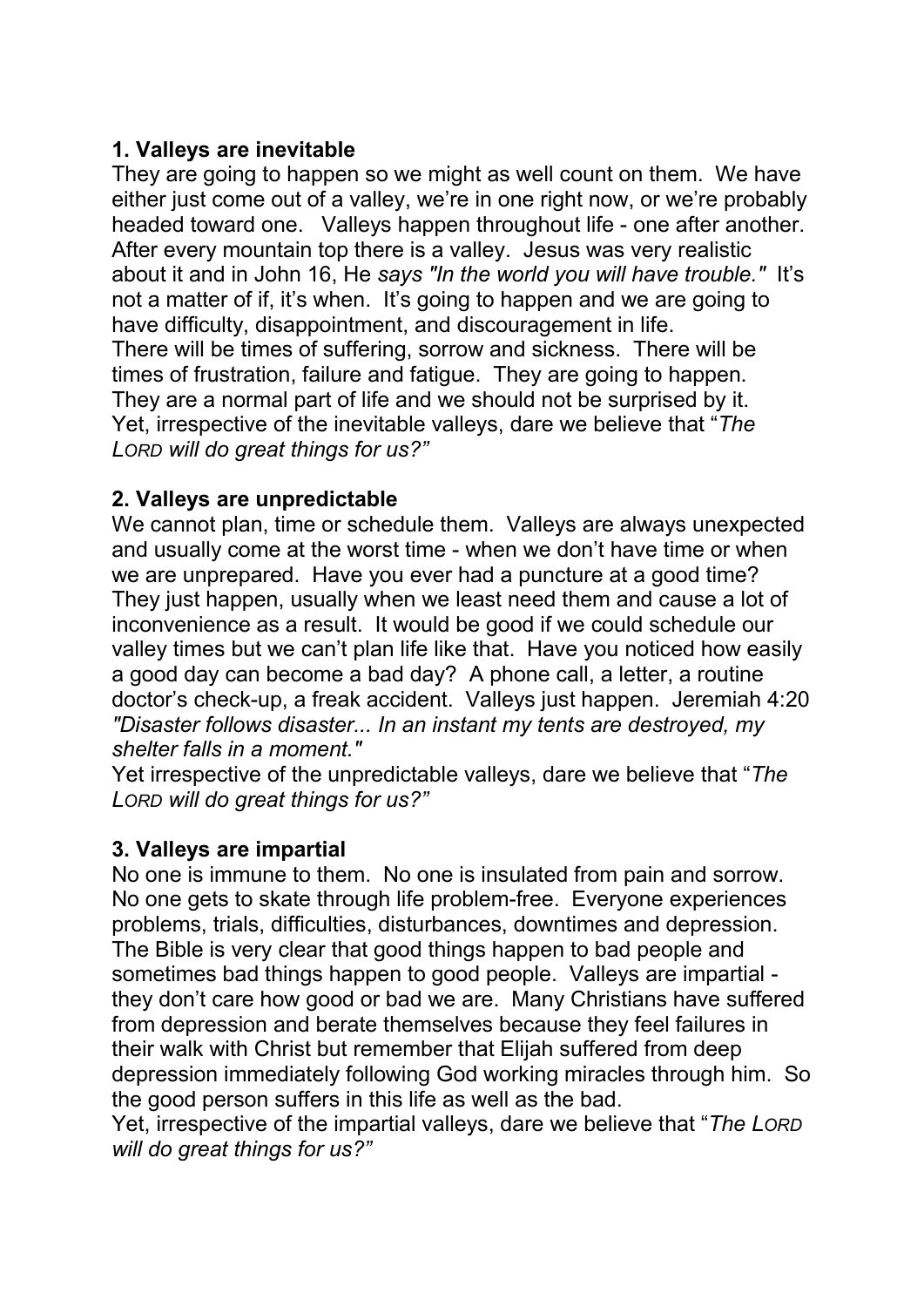# **4. Valleys are times of regret**

At times they bring heartache especially when the good times come to an end. Vivien and I resigned from our positions at Capernwray Hall eight years ago and returned home to the Isle of Man for the next stage of our life together. We believe that God called us to return to spend more time with our family but also to become involved in the ministry which He has planned for us. However, we loved Capernwray and on leaving we went through the valley of regret – we missed the staff and ministry to the student body. It is when everything is going well and we are most satisfied with life that God guides us to move. Have you noticed that this does not happen when we are most dissatisfied with our life in the place where He has placed us?

Yet irrespective of the valleys of regret, dare we believe that "*The LORD will do great things for us?"*

# **5. Valleys are temporary**

They have an end to them and are not a permanent location. David says, *"Even though I walk through the valley..."* The valley is not something we stay in our entire life. It's something we go through - a circumstance, a situation that has a season to it. When we're in a valley we often think it's a dead end, but it's not; it doesn't stay, it comes to pass. "*Yea though I walk through the valley of the shadow of death."* This Psalm is written to believers who, when they die, will walk through the valley of death, not run, and, most importantly, will not remain in that place. I Peter 1:6 *"In this you greatly rejoice, though now for a little while you may have had to suffer grief in all kinds of trials.*" He admits that sometimes we're going to go through tough times. It's going to be rough because life is tough. We're going to be in the valley for a while but there is the wonderful joy of heaven ahead where there are no problems, no valleys, no dark days. While we may be harassed down here on earth, in heaven it will be totally different. If we know the Lord Jesus Christ, that's where we're going.

Yet, irrespective of the temporary valleys, dare we believe that "*The LORD will do greatthings for us?"*

### **6. Valleys are purposeful**

God has a reason for allowing us to go through the valleys whether its doubt, depression, despair, discouragement, defeat. There are financial valleys, relationship valleys, emotional valleys, and all kinds of different trials. These purposeful valleys do not happen by accident for that is where God wants to build our faith. We love to enjoy the mountain tops, but it is not there where we build faith. It is in the valleys of life where we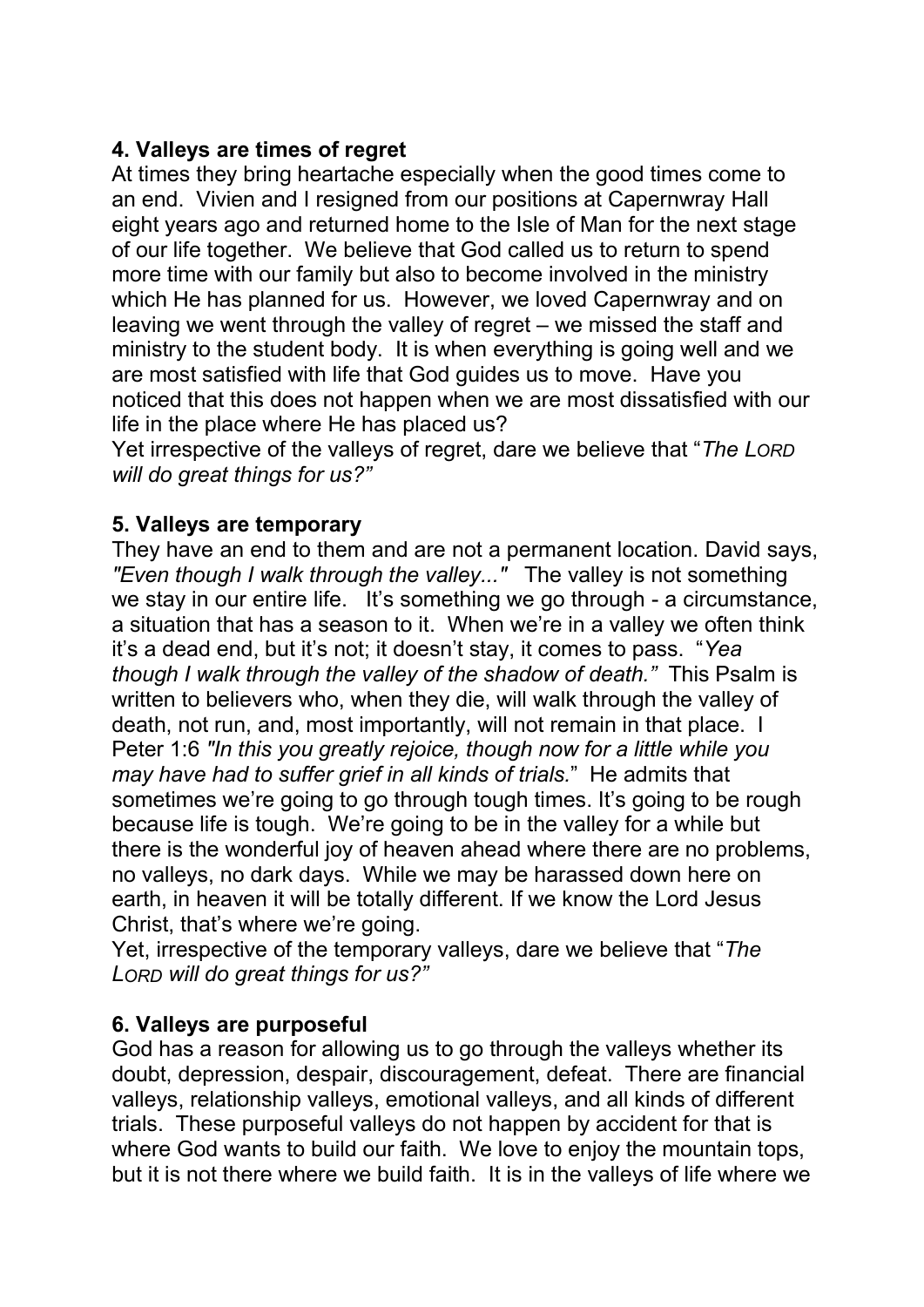grow. When everything is going fine and life is wonderful we don't really need God but when we come face to face with a dark valley, we get on our knees. Faith is strengthened in the valleys which is where our faith is tested. Every problem has a purpose, even the little tiny ones, the inconsequential ones, the things that seem like mere irritations. Therefore, in the purposeful valleys, dare we believe that "*The LORD will do great things for us?"*

--------- God teaches us character in our valley experiences because He wants to change and mature us but we must continue to live in hope. Jeremiah said in Lamentations 3:18-20, *So I say, "My splendour is gone, and all that I had hoped from the Lord." I remember my affliction and my wandering, the bitterness and the gall. I wellremember them, and my soul is downcast within me.* Jeremiah was going through a valley buthe records his hope in verses 21-26,*Yet this I call to mind and therefore I have hope: Because of the Lord's great love we are not consumed, for his compassions never fail. They are new every morning; great is your faithfulness. I say to myself, "The Lord is my portion; therefore I will wait for him." The Lord is good to those whose hope is in him, to the one who seeks him; it is good to wait quietly for the salvation ofthe Lord.* Therefore, in the purposeful valleys, dare we believe that "*The LORD will do great things for us?"*

Paul talks about that in Romans 5:3-5, "*Not only so, but we also rejoice in our sufferings, because we know that suffering produces perseverance; perseverance, character; and character, hope. And hope does not disappoint us, because God has poured out His love into our hearts by the Holy Spirit, who has been given us."* Hope does not disappoint, *"Because God."* Which is exactly why Jeremiah was able to find hope in his dismal circumstance back in Lamentations 3:21, "*Yet this I call to mind and therefore I have hope."*

What did He call to mind? *"Because of the Lord's great love we are not consumed, for his compassions never fail."*

*-----------*

In light of all these Scriptures, we should have confidence and say with conviction, "*The LORD will do greatthings for us."* There has to be mountain tops in order for valleys to exist. Therefore, as individuals, I would like you to bring to your attention the thing or things that are concerning you, the valley in which you find yourself at present.

Now I am going to pray on your behalf and ask our Heavenly Father to step in and gently draw you out of the valley with the promise that He will do great things for you.